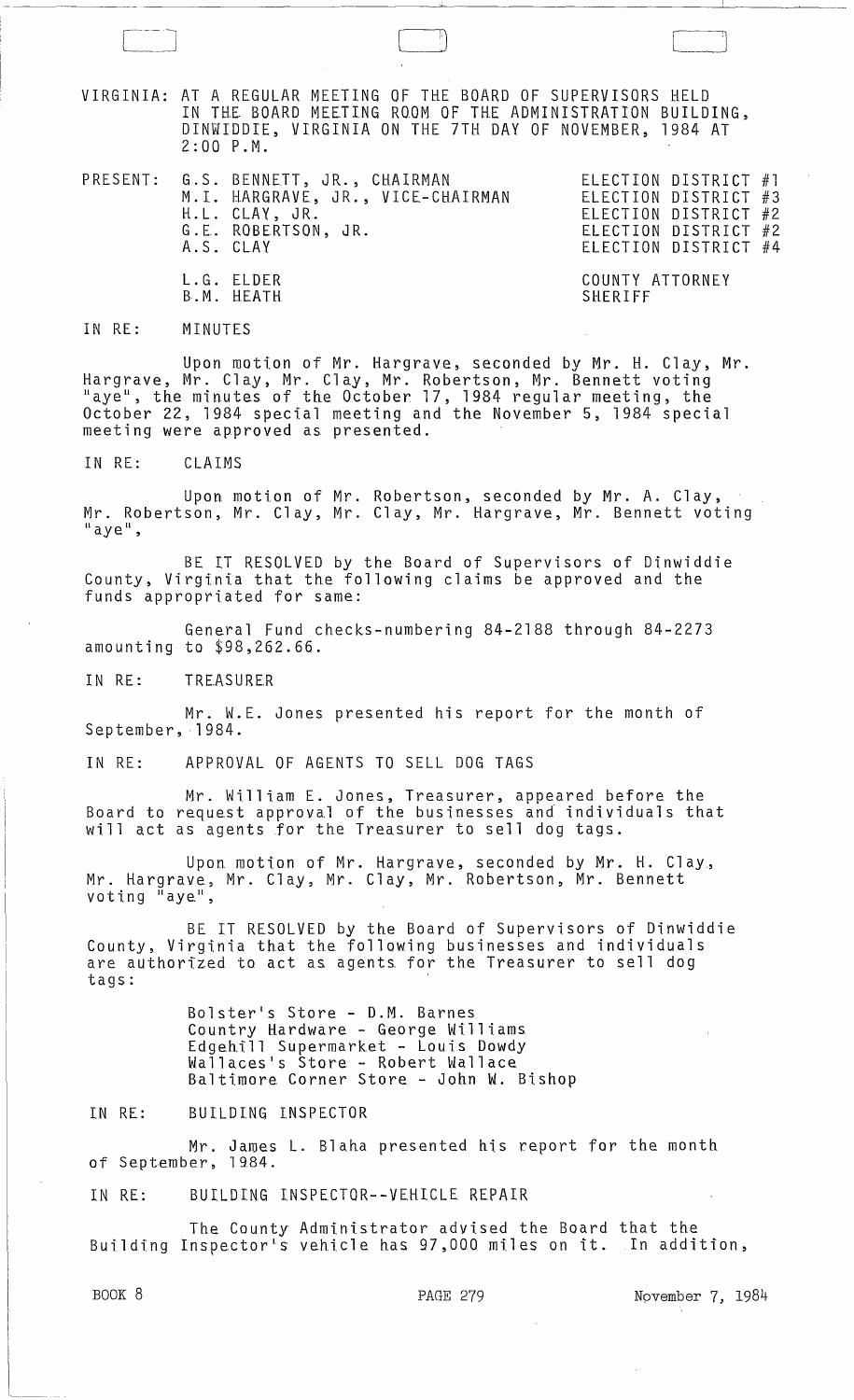the engine is knocking, the shocks need replacing and some front end work is needed.

After discussions with the Building Inspector, the County<br>Administrator stated that they recommend to the Board that the engine be replaced or rebuilt, the shocks be replaced, the front end work be done along with other things that are needed as the vehicle is checked out rather than buying a new vehicle. A new vehicle was budgeted for either the Building Inspector or the Animal Warden.

The County Administrator further stated there are funds in the budget for these repairs. The vehicle is still in good enough shape to drive at the present time.

Mr. Hargrave suggested that all the repairs needed be itemized and written down.

Upon motion of  $Mr.$  H. Clay, seconded by Mr. Hargrave, Mr. Clay, Mr. Hargrave, Mr. Clay, Mr. Robertson, Mr. Bennett voting "aye", the County Administrator was authorized to solicit prices on the repairs needed to the Building Inspector's vehicle for consideration by the Board.

IN RE: POULTRY CLAIM--T.J. ROBINSON

Upon motion of Mr. A. Clay, seconded by Mr. H. Clay, Mr. Clay, Mr. Clay, Mr. Hargrave, Mr. Robertson, Mr. Bennett voting "aye", Mr. T.J. Robinson was awarded \$48 for four (4) turkeys and \$80 for sixteen (16) chickens.

IN RE: ANIMAL WARDEN--AUTHORIZATION TO SECURE BIDS FOR NEW VEHICLE

The County Administrator advised the Board that the mileage on the Animal Warden's vehicle is 95,000 miles and the truck has been expensive to maintain. A considerable amount has been spent during the last 12 months to prolong the life of the truck and it needs transmission work now.

He, therefore, recommended that the truck be replaced.

Upon motion of Mr. H. Clay, seconded by Mr. Robertson, Mr. Clay, Mr. Robertson, Mr. Clay, Mr. Hargrave, Mr. Bennett voting "aye", the County Admini.strator was authorized to secure bids for a new vehicle for the Animal Warden.

IN RE: VIRGINIA DEPARTMENT OF HIGHWAYS & TRANSPORTATION

Mr. MacFarland Neblett, Resident Engineer, Va. Dept. of Highways and Transportation, appeared before the Board to update them on projects within the County and to answer any questions they might have.

Mrs. Delores Parlow presented a petition requesting that Rt. 715 be hard-surfaced. She stated there are two sharp curves in the road that are very dangerous and when it rains, the school bus gets stuck. She stated if anything happened to her children while they are on the bus on that road she was holding the Highway Department and the County responsible for it.

Mr. Neblett stated the road is listed as number 5 on the traffic count, and if sufficient right-of-way can be obtained, they hoped to widen the road.

Mr. A. Clay asked what the chances are of widening the two bad curves now. Mr. Neblett said depending on getting sufficient right-of-way, the two curves possibly could be suilicient right-of-way, the two curves possibly could be<br>handled as an incidental with the idea it could be worked into the Six-Year Plan, since it is 5th on the list with a road count of 111 vehicles per day. The Six-Year Plan will be revised in the Fall of 1985 and Mr. Neblett stated he would work to

 $\omega_{\rm{max}}(x,y) = \omega_{\rm{max}}(x,y)$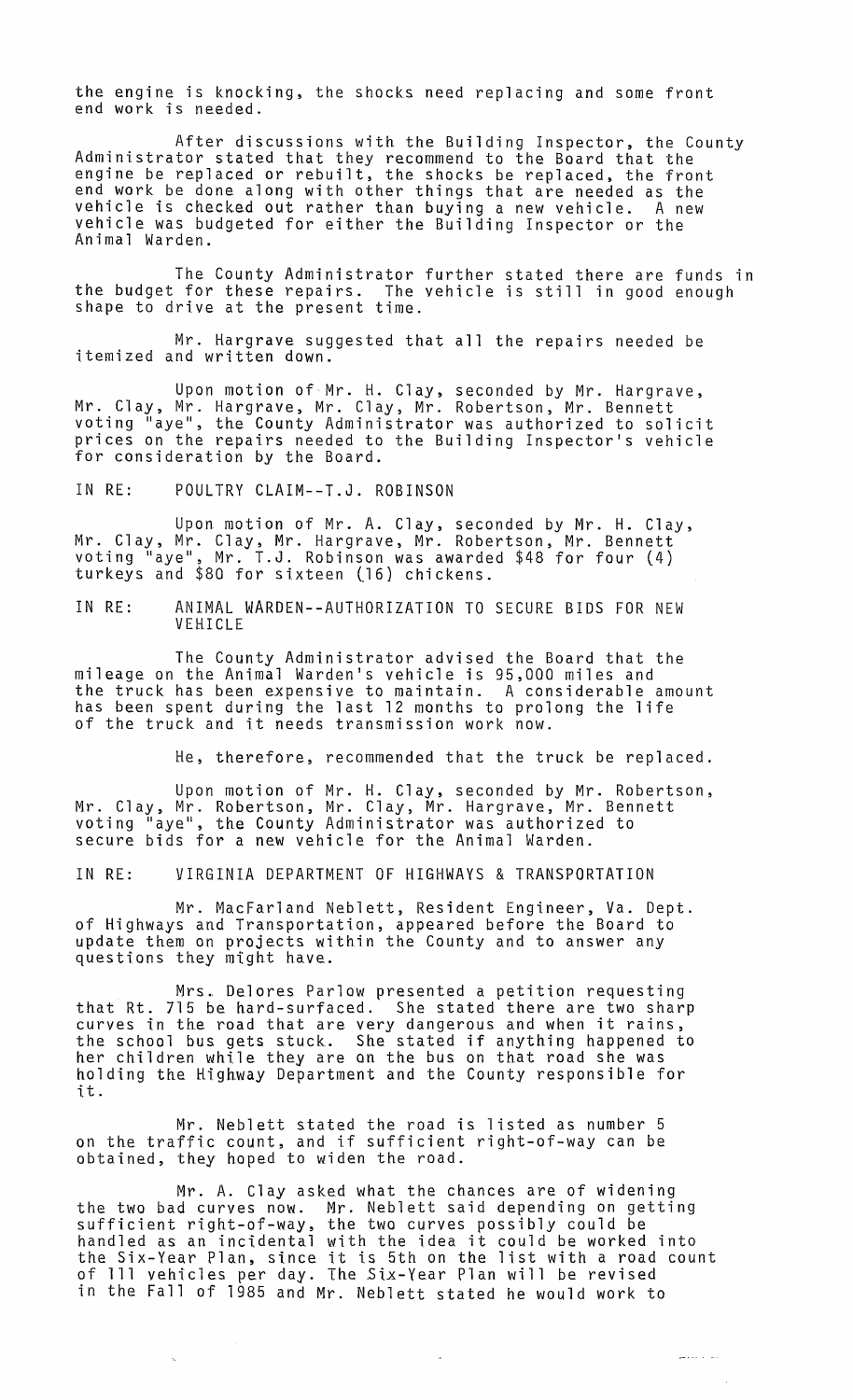secure the necessary right-of-way-for consideration of the road at that time.

Mr. A. Clay stated they could work on getting the rightof-way and improving the curves now until such time the road could be considered for hard-surfacing.

 $\Box$ 

 $\Box$ 

Mr. Neblett urged the residents to make their desires known at the public hearings when the Board considers revision of the Six-Year Plan.

Mr. Hargrave asked about the progress on Rt. 666. Mr. Neblett stated they were talking with the residents in that area to secure right-of-ways.

Mr. Robertson stated that no improvements have been made by the railroad on the Rt. 672 bridge and asked that the Resident Engineer contact them again.

Mr. Robertson asked about the progress on closing through truck traffic on Rt. 1310. Mr. Neblett stated they received the resolution and it has been sent to the Traffic and Safety District Engineer.

IN RE: MCKENNEY FIRE TRUCK REPAIRS

Since there was no representation from the Town of McKenney at this meeting, discussion was postponed.

IN RE: RESOLUTION SUPPORTING THE DESIGNATION OF THE CRATER PLANNING DISTRICT COMMISSION AS AN ECONOMIC DEVELOPMENT DISTRICT BY THE U.S. DEPARTMENT OF COMMERCE, ECONOMIC DEVELOPMENT ADMINISTRATION

Upon motion of Mr. Robertson, seconded by Mr. Hargrave, Mr. Robertson, Mr. Hargrave, Mr. Clay, Mr. Clay, Mr. Bennett voting lIaye ll , the following resolution was adopted:

WHEREAS, improved economic conditions continue to be a goal of the localities in the Crater Planning District; and

WHEREAS, localities in the Crater Planning District are eligible for funding through programs administered by the Economic Development Administration; and

WHEREAS, the Economic Development Administration makes its assistance available through designated economic development districts; and

WHEREAS, on March 28, 1984, the Crater Planning District Commission unanimously agreed to pursue designation of the Planning District as an economic development district; and

WHEREAS, on June 18, 1984, the Governor requested that the Economic Development Administration designate the Crater Planning District as an economic development district, to assist the member localities in obtaining funds to address their economic problems; and

WHEREAS, as a part of the designation process, local governments within the proposed economic development district must formally endorse the district designation;

NOW THEREFORE BE IT RESOLVED that the Board of Super- visors of Dinwiddie County, Virginia hereby recognizes the benefits of economic development district designation for the Crater Planning District and wholeheartedly supports the Planning District Commission's economic development program; and

BE IT FURTHER RESOLVED by the Board of Supervisors of Dinwiddie County, Virginia that this resolution be submitted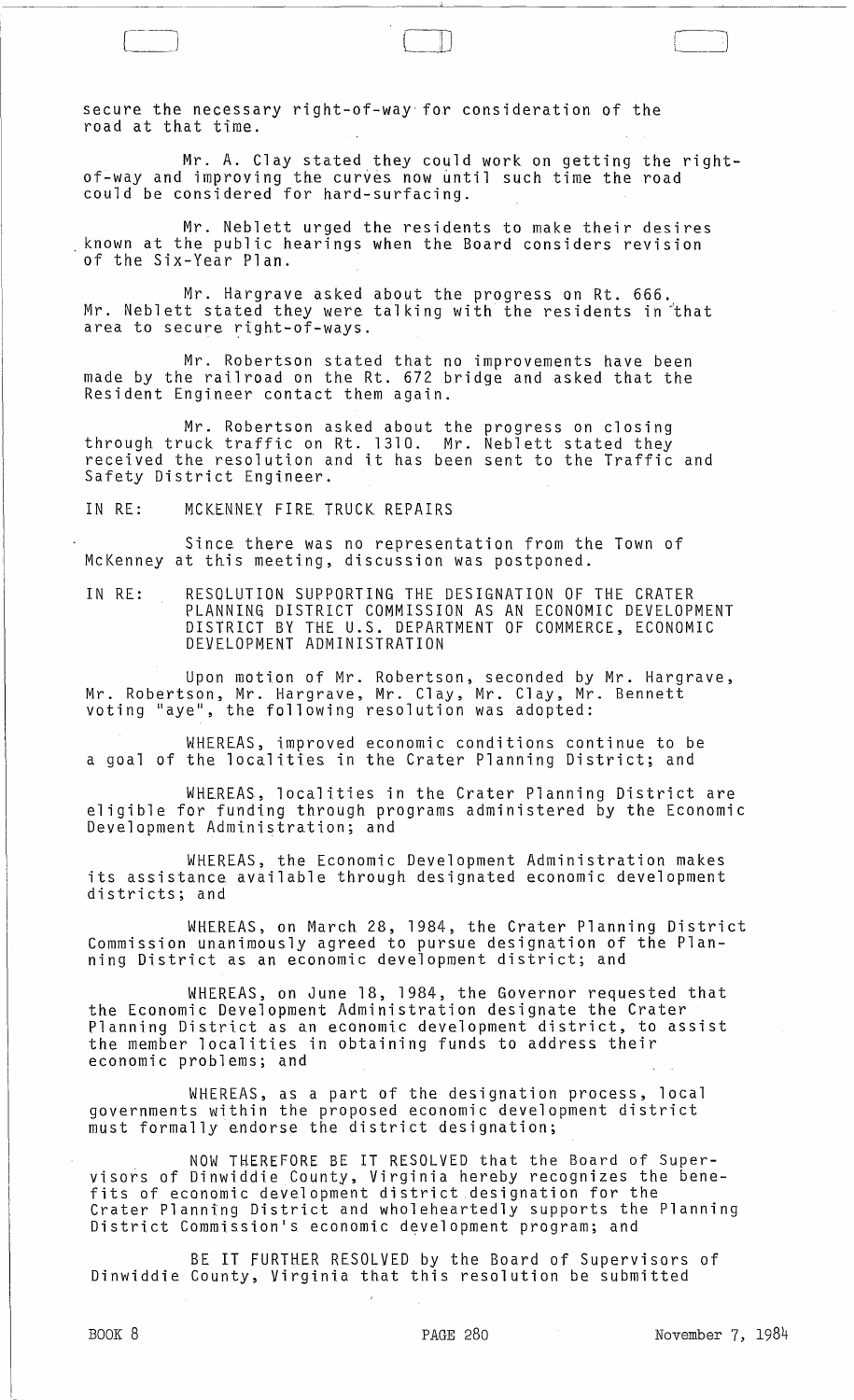to the United States Department of Commerce, Economic Development Administration in support of the Crater Planning District Commission's request for economic development district designation.

IN RE: RENOVATION/REPAIR COUNTY BUILDINGS--ARCHITECT/ENGINEER SERVICES

The Building Committee, consisting of Mr. Hargrave, Mr. H. Clay, Mr. Knott, and Mrs. Quesenberry, met on several occasions with the firm of Hayes, Seay, Mattern and Mattern to discuss the repairs and renovation work needed on the various county buildings and what services they could provide the County.

Mr. Hargrave, reporting for the Committee, felt the Committee agreed on the following repairs in order of priority:

1. The three roofs should be replaced -- Clerk's Office, Social Services Building and Eastside School.

2. A study should be made to allow the Board to understand the heating, air conditioning, and renovation needs of the Health Building and Eastside School. .

3. Additional space and bathroom for the Clerk's Office.

He added that someone is needed to oversee the quality of the work done according to specifications.

Mr. William G. Porter, Branch Manager, Hayes, Seay, Mattern and Mattern, briefly reviewed their proposal and what services would be provided at a total cost of \$46,900.

Mr. Hargrave stated he could recommend the total package if the rest of the Board was serious about the addition to the Clerk's Office.

Mr. Robertson stated that he felt something ought to be done. He hated to spend \$46,000 in fees but the County does not have qualified people to design the building and the work has to be done. He then moved that they accept the recommendation of the Building Committee and take care of the work as soon as possible.

Mr. Hargrave again stated that he could recommend the whole package if the Board is serious about the Clerk's Office. He added that there was no positive feedback from the Clerk on the use of microfilm. He stated it was not negative but she sincerely did not feel it was workable.

Mrs. Annie L. Williams, Clerk, was present. She stated that the Clerk's Office has a reader-printer now but the lawyers will not use it. She added that there is not enough room and the machines stay broken down.

Mr. Bennett asked Mrs. Williams if she felt the proposed addition would provide enough space. She stated she hoped so.

Mr. H. Clay stated he also could recommend the total package if the Board is serious about the Clerk's additon.

Mr. Bennett stated he was aware of the space problem and the need for a bathroom. He also felt it is alot of money to spend but the outside help is needed and he was in favor of the addition.

Mr. A. Clay stated he had no problem with the addition.<br>ught before that the County could do the work. He He had thought before that the County could do the work. agreed that the cost is awfully high.

 $\sim 10^7$ 

 $\sim$   $<$ 

Upon motion of Mr. Robertson, seconded by Mr. Hargrave,

ستدعد المد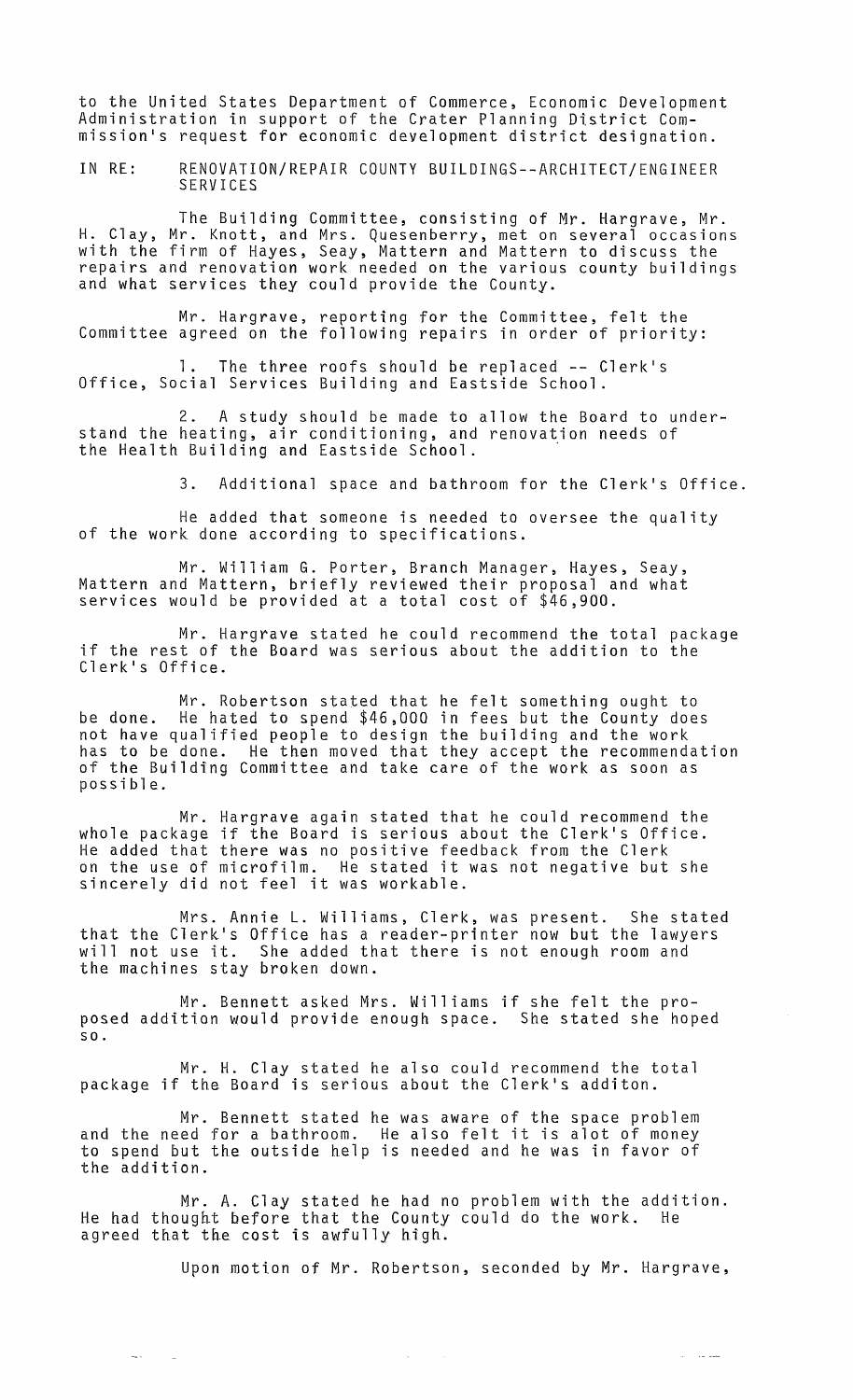Mr. Robertson, Mr. Hargrave, Mr. Clay, Mr. Clay, Mr. Bennett voting "aye", the County Administrator was authorized to have a contract drawn with the firm of Hayes, Seay, Mattern and Mattern for the following services:

| CLERK'S OFFICE - Roof & Addition<br>EASTSIDE SCHOOL - Roof<br>SOCIAL SERVICES - Roof |          |
|--------------------------------------------------------------------------------------|----------|
| Total                                                                                | \$35,000 |
| EASTSIDE - Structural & HVAC,<br>Renovation - Study                                  | \$3,900  |
| HEALTH BLDG. - Structural & HVAC<br>Renovation - Study                               | \$8,000  |
| Total                                                                                | \$11,000 |
| Total All Services                                                                   | \$46,900 |

IN RE: UNITED WAY OF SOUTHSIDE VIRGINIA, INC.

Mr. Willie Edlow, Executive 'Director, United Way of Southside Virginia, appeared before the Board to bring them upto-date on the services provided by the United Way organization and to request that they support their fund drive by encouraging employee contributions. He added that payroll deductions was a good method to organize donations. He stated that organized support is needed and he appreciated the efforts that have been made. He added that the Chairman, Mr. Bennett, has been asked to serve on a committee to decide on how the funds 'received will be handled.

Mr. Hargrave stated he was involved at work and felt it was a worthwhile program. Mr. H. Clay stated he was also involved where he worked. He questioned the balance of donations and services received by the county. Mr. Edlow stated he did not have those exact figures with him. Mr. H. Clay asked if payroll deductions' were possible. The County Administrator stated the County is not set up to handle payroll deductions because everything is done manually.' However, the School Board could.

Mr. Edlow stated they were set up to bill an individual if they would indicate so on their contribution form. But he wanted to keep the contributions on a voluntary basis.

IN RE: TRASH DUMPSTER LOCATION--NORTHERN END OF THE COUNTY

The County Administrator stated that at a previous meeting, he discussed a new trash location for the Northern end of the County to replace the one at St. John's. At that time, the Board questioned the amount of money involved to develop the site. He stated he and the Director of Sanitation have been working for the past 2 or 3 years to establish a location for the Northern end like the one on Rt. 460.

John Loftis has negotiated with Mrs. E.H. Barrow for a one acre location on her property on' Rt. 613 near Rt. 672. She will require that should she request, the trash containers must be moved within a two-week period.

The cost of preparing this site is between \$3,000 to \$5,000. At present, the County has no contract with landowners nor does it pay for any of its trash locations. The two-week notification period and the \$3,000 to \$5,000 investment1for'site improvement raised some question as to the wisdom of-proceeding:"'However, a study of the situation reveals the cans will remain in place for many months.

L----'-Jl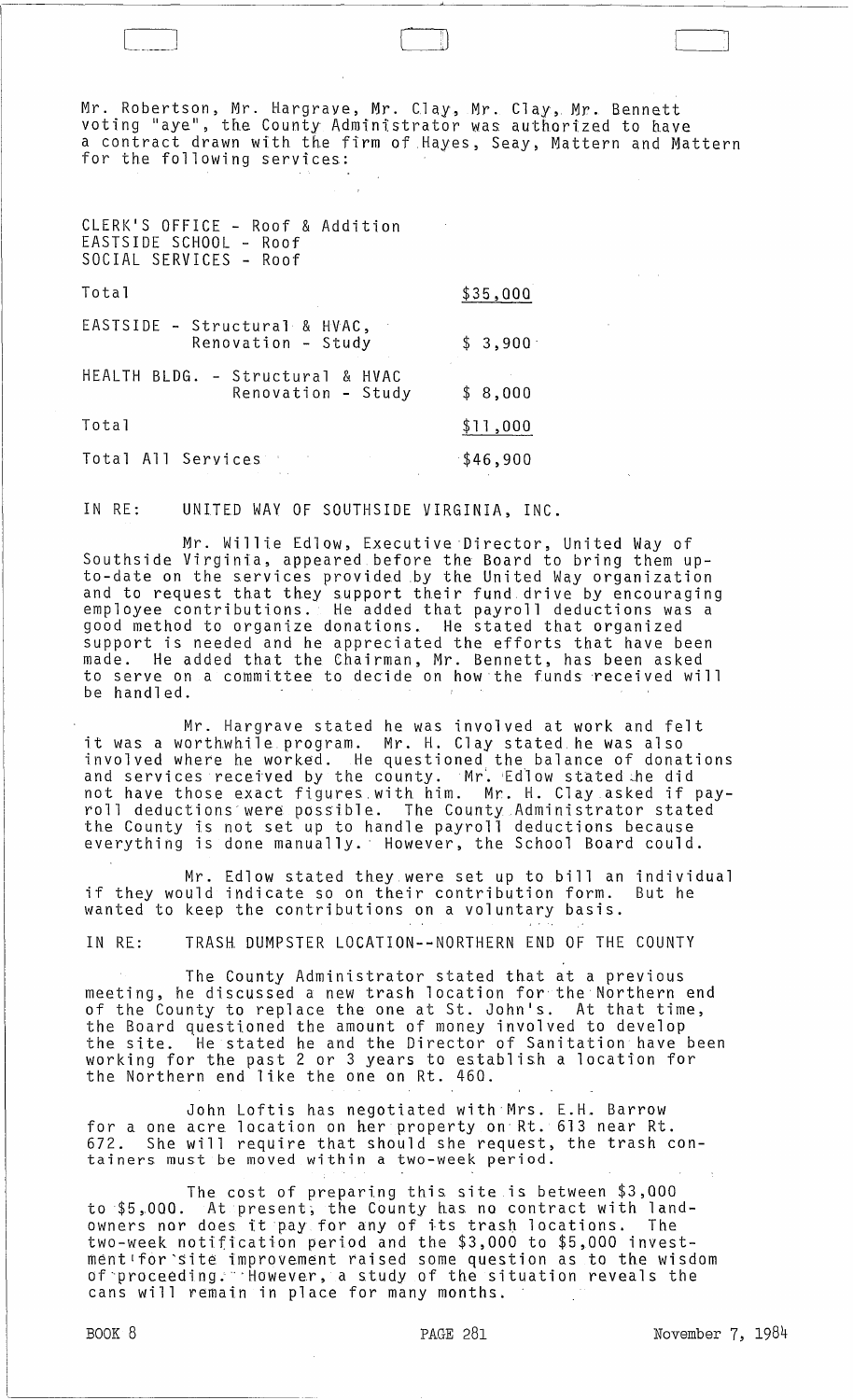This site will be developed by bulldozing the area and hauling away the debris, grading, putting down rock and fencing the area. In discussion with the landowner, she is very concerned about the type of fence to be constructed. A chain link fence and a wooden fence were discussed with no final determination on the one to be used.

A long term contract is out of the question and should one be requested, it would not be granted.

Mr. Hargrave asked if there was any way to reach an agreement to give the county a little longer advance notice an agreement to give the esanty a rittle ronger adv<br>if the owner decides to change the use of the land.

The County Administrator stated it is difficult to get added concessions when the County is not paying for the land.

Mr. Robertson stated he felt these points could<br>entioned to the landowner. It has been very inconstill be mentioned to the landowner. venient to the citizens in that area.

Mr. Robertson moved that the County Administrator and Director of Sanitation be authorized to develop the site presented for a new dumpster location in the Northern end of the County. Mr. H. Clay seconded the motion.

Mr. A. Clay stated that this is a situation when the landowner could change quickly and he was opposed to spending \$3,000 to \$5,000 on a two-week notice. He did not think it was good business and would rather see the County purchase land.

Mr. Loftis, Director of Sanitation, stated he felt in 5 to 6 years, someone will want to use the property and he didn't think the County could buy 1/2 to 1 acre of land in that area for trash dumpsters.

Mr. Robertson stated all the trash locations are on a voluntary basis now and he did not feel the County should start purchasing property.

Mr. Hargrave asked if the better fence was needed. Mr. Loftis stated he felt it was and it could be moved if needed.

Mr. Bennett stated he felt the trash boxes are the best thing the County has implemented. Everybody wants them<br>but no one wants the boxes to be located near them. He wished but no one wants the boxes to be located near them. the people who use them would be more considerate.

Mr. Robertson, Mr. H. Clay, Mr. Hargrave, Mr. Bennett voted "aye". Mr. A. Cl ay voted "nay".

IN RE: REAPPOINTMENTS--APPOMATTOX BASIN INDUSTRIAL DEVELOPMENT CORPORATION

Upon motion of Mr. Robertson, secondec by Mr. A. Clay, Mr. Robertson, Mr. Clay, Mr. Clay, Mr. Hargrave, Mr. Bennett voting "aye", the following individuals were reappointed to the Appomattox Basin Industrial Development Corporation, terms expiring September 30, 1985:

John O. Crawley, Frank Freudig, Fred Sahl, Melvin Alsbrook, M.l. Hargrave, Jr., and James Thrower.

IN RE: CABLETELEVISION--RESOLUTION TO REVOKE FRANCHISE

Upon motton of Mr. H. Clay, seconded by Mr. Hargrave, Mr. Clay, Mr. Hargrave, Mr. Clay, Mr. Robertson, Mr. Bennett voting "aye", the following resolution was adopted:

. ,WHEREAS, by resolution adopted November 2, 1983, by  $\mathbf{x} \in \mathcal{F}(\mathbf{x}, \mathbf{y})$ Let  $\mathcal{F} \subset \mathcal{F}$  be a contribution of

لوابط مادات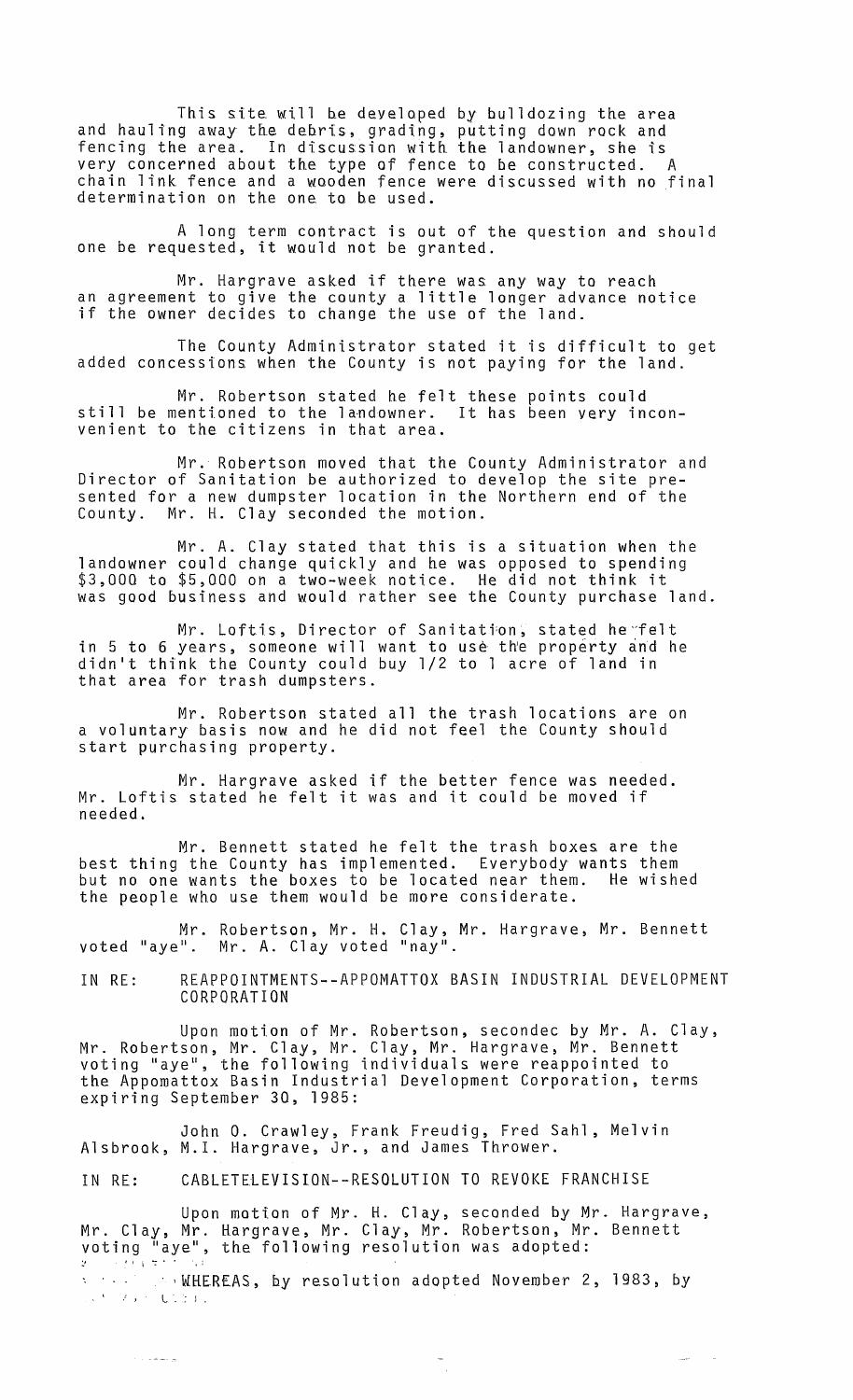the Dinwiddie County Board of Supervisors, Crater General Communications, Inc. was awarded a cabletelevtsion franchise for Dinwiddie County, Virginia upon the meeting of certain contingencies; and

 $\Box$ 

WHEREAS, by letter dated October 17, 1984, from Paul C. Bland on behalf of Crater General Communications, Inc., said franchisee indicated its inability to comply with the terms of said franchise and requests the County to seek other companies;

NOW THEREFORE BE IT RESOLVED by the Board of Supervisors of Dinwiddie County, Virginia that said cabletelevision franchise conditionally awarded to Crater General Communications, Inc. on November 2, 1983, be and hereby is revoked.

Mr. Robertson stated he was disappointed that this has happened. He questioned the use of the words "inability to comply<br>with the terms of the franchise", because he felt it was a ques-<br>tion of the financial canchility, because he felt it was a question of the financial capability of the franchisee. The County Attorney stated that the financial requirement was a part of the franchise. Mr. Robertson stated the County did everything it could to make cabletelevison available and did not want it to appear the County's requirements were to blame for the project not going forward.

IN RE: DISCUSSION OF FENCE LAW

Mr. A. Clay asked the County Attorney if there was a fence law in Dinwiddie County that would deal with cattle trespassing on other people's property.

The County Attorney stated that there is no law now but the County can adopt an ordinance requiring animals to be kept fenced up. Now, there is no liability on the owner for any damages unless it can be proven he is negligent.

Mr. Hargrave asked if it was a common law among<br>counties. The County Attorney stated probably not. <sub>.</sub> The fence councies. The county Accorney stated probably not. The fence

Mr. A. Clay asked about catching the animal and charging the owner for its keep. The County Attorney stated that could be done.

IN RE: BINGO & RAFFLE PERMIT--MIDWAY PTO

Upon motion of Mr. A., Clay, seconded by Mr. Robertson, Mr. Clay, Mr. Robertson, Mr.-Clay, Mr. Hargrave, Mr. Bennett voting "aye", the following resolution was adopted:

Whereas, the Midway PTO has made application to the Board of Supervisors for a Bingo & Raffle permit for the calendar year 1984; and

WHEREAS, the Midway PTO has paid the \$10.00 fee and meets the requirements of the State-Code of Virginia; ,- .

NOW THEREFORE BE IT RESOLVED by the Board of Super- visors of Dinwiddie County~ Virginia that a Bingo & Raffle Permit be granted for the Midway PTO for the calendar year 1984.  $\mathsf{n}$  . In the set of the set of the set of the set of  $\mathsf{n}$ 

IN RE: INFORMATION

The following information was included in the Board material for this meeting:

> 1. Summary of-New Hardsurfacing Funds - Dinwiddie Co.<br>2. Letter from Norman Sisisky concerning H R 6027 Letter from Norman Sisisky concerning H.R. 6027

 $\begin{array}{ll} \mathbb{E} \left[ \begin{array}{ccc} \mathbb{E} \left[ \mathbb{E} \left[ \mathbb{E} \left[ \mathbb{E} \left[ \mathbb{E} \left[ \mathbb{E} \left[ \mathbb{E} \left[ \mathbb{E} \left[ \mathbb{E} \left[ \mathbb{E} \left[ \mathbb{E} \left[ \mathbb{E} \left[ \mathbb{E} \left[ \mathbb{E} \left[ \mathbb{E} \left[ \mathbb{E} \left[ \mathbb{E} \left[ \mathbb{E} \left[ \mathbb{E} \left[ \mathbb{E} \left[ \mathbb{E} \left[ \mathbb{E} \left$ 

PAGE 282 November 7, 1984